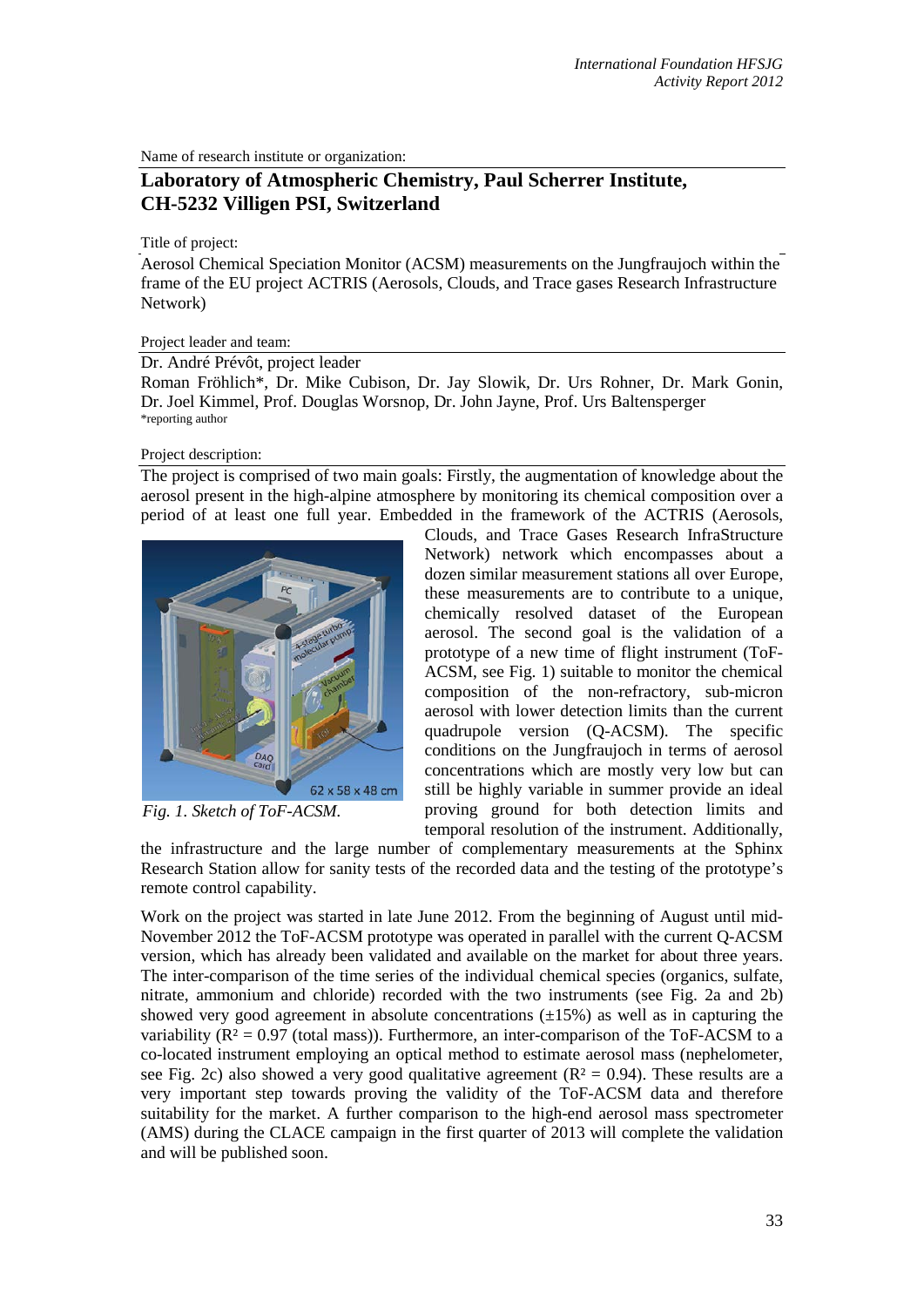

08-Aug-2012 23:57:40 10-Aug-2012 11:57:40 11-Aug-2012 23:57:40 13-Aug-2012 11:57:40 *Fig. 2. a) Contribution of individual species to total mass loading of the ToF-ACSM (left) and the Q-ACSM (right) in the displayed period. b) Time series of the total mass concentration (µg/m³) recorded with the ToF-ACSM (blue) and the Q-ACSM (green) during five days in August 2012. c) Time series of the nephelometer at*  $\lambda = 450$ *nm* in m<sup>-1</sup> *(blue) and time series of the total mass concentration measured with the ToF-ACSM in µg/m³ (green) during five days in August 2012. Results of a fit to scatter plot of same data are given in right corner for b) and c).*

The aerosol concentrations at the Jungfraujoch typically go down to very low levels in winter. They are well below the detection limit of the Q-ACSM and therefore from mid-November on it was brought to another measurement station and only the ToF-ACSM remained on the Jungfraujoch. Because of these low concentrations this season is very well suited to test and explore the detection limits of the new instrument.

Fig. 3 shows most of the times-series recorded so far. The summer data was recorded with the Q-ACSM and the winter data with the ToF-ACSM. The aerosol concentration in summer follows the typical pattern of vertical exchange processes causing injections of planetary boundary layer air in the valleys or the Swiss Plateau into higher altitudes during the afternoon. This results in increasing aerosol concentrations starting around noon at Jungfraujoch and which decrease again at night. The peak concentrations in summer are usually around  $5-8 \mu g/m^3$  and occur around 5 pm. There were two days with extraordinarily high concentrations, the  $30<sup>th</sup>$  of June and the  $9<sup>th</sup>$  of September with peak concentrations of 21 μg/m<sup>3</sup> and 29 μg/m<sup>3</sup> respectively. The largest mass fraction of the non-refractory, submicron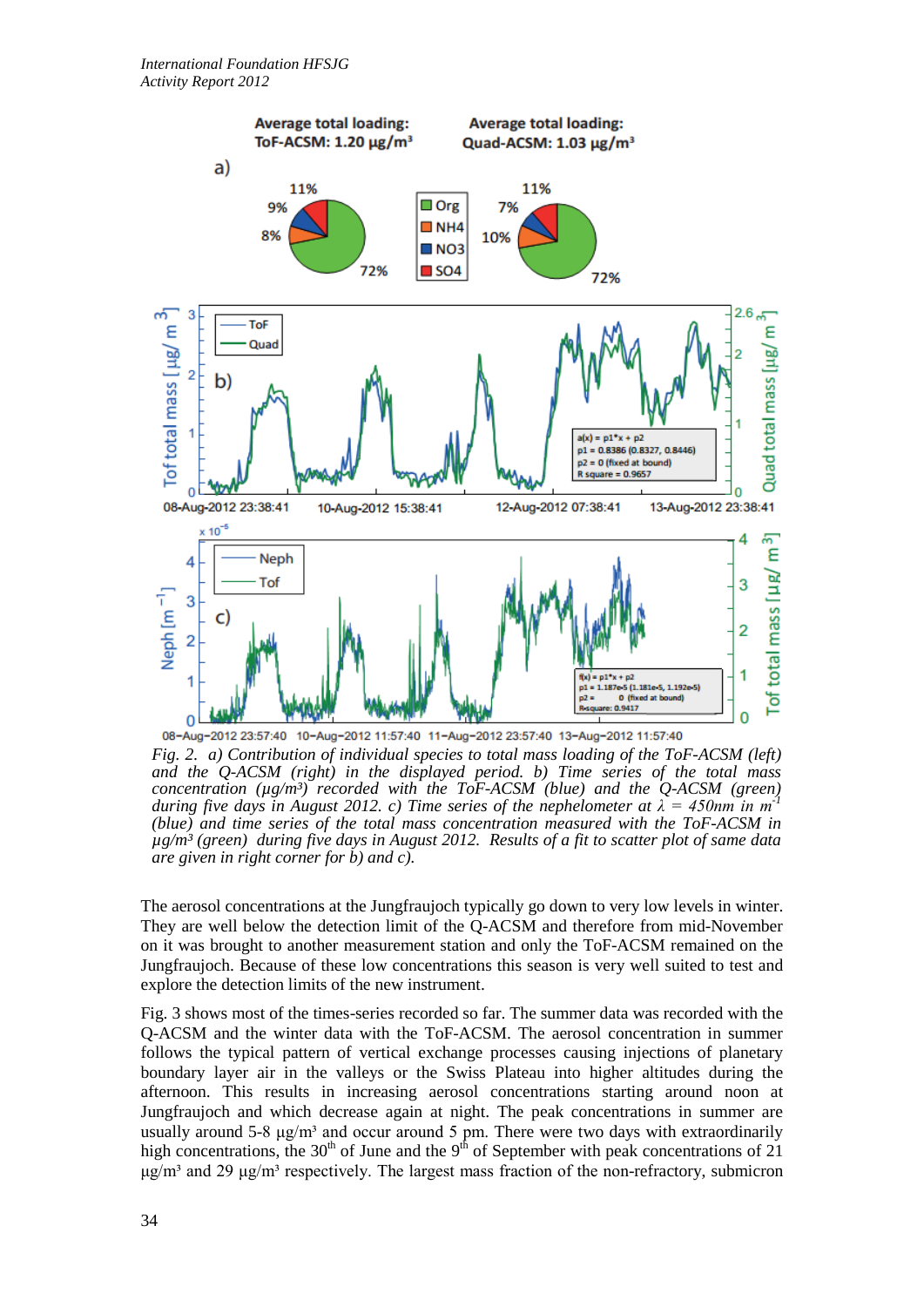aerosol in summer consists of organic compounds (58%) and sulfate (25%), additionally there is some ammonium (10%) and nitrate (7%). In winter the Jungfraujoch resides in the free troposphere, i.e. it is no longer under the influence of the planetary boundary layer and therefore the concentrations are much lower (generally below 0.5  $\mu$ g/m<sup>3</sup>). The chemical composition is also different, dominated by sulfate (54%). The other species contribute fractions of 30% (organics), 9% (ammonium) and 6% (nitrate) respectively.



*Fig. 3. Aerosol time series recorded at the Jungfraujoch. Top: 2.5 months in summer measured with the Q-ACSM. Bottom: 2 months in winter measured with the ToF-ACSM. Note the different scaling of the y-axis. (green: organics, red: sulfate, blue: nitrate, orange: ammonium, pink: chloride).*

A more thorough analysis of the obtained data with inclusion of meteorology, back trajectories, data from additional measurements, etc. will be performed in 2013.

Key words:

Atmospheric aerosol particles, ACSM, Aerosol Chemical Speciation Monitor, Aerosol Mass Spectroscopy, Intercomparison, Prototype, ToF, Aerosol Chemical Composition, ACTRIS, Online Measurement, Aerosol Mass, Aerodyne, Tofwerk

Internet data bases:

http://www.psi.ch/lac/ http://www.psi.ch/acsm-stations/ http://www.actris.net/

Collaborating partners/networks:

Tofwerk AG, CH-3600 Thun, Switzerland European FP7 project ACTRIS (**A**erosols, **C**louds, and **T**race gases **R**esearch **I**nfra**S**tructure Network) Aerodyne Research, Inc., Billerica, MA-01821, United States

Scientific publications and public outreach 2012:

## **Conference papers**

Fröhlich R., M. Cubison, J. Slowik, A. Prévôt, U. Baltensperger, U. Rohner, M. Gonin, J. Kimmel, D. Worsnop and J. Jayne*,* A novel compact aerosol mass spectrometer - the ToF-ACSM: Instrument performance and first field deployment*,* European Aerosol Conference (EAC), Granada, Spain, September 02-07, 2012.